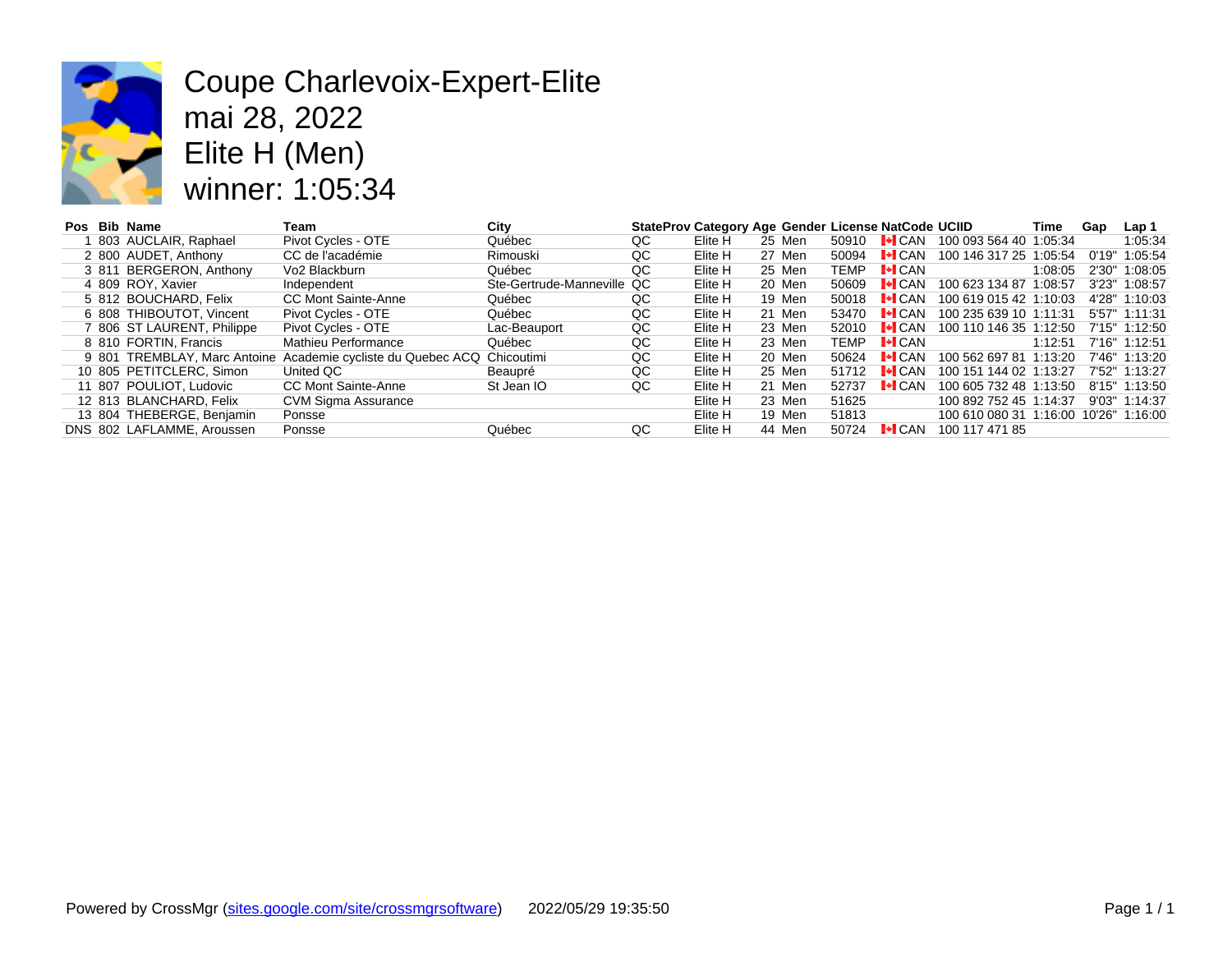

Coupe Charlevoix-Expert-Elite mai 28, 2022 Junior Expert M (Men) winner: 1:10:27

|  | Pos Bib Name                  | Геаm                                                   | City  | <b>StateProv Category</b> |                        |  | Age Gender License NatCode UCIID |  |
|--|-------------------------------|--------------------------------------------------------|-------|---------------------------|------------------------|--|----------------------------------|--|
|  | 652 RUELLAND, Simon           | CVM Sigma Assurance Lac-Beauport QC                    |       |                           | Junior Expert M 18 Men |  | 50561 I <sup>J</sup> I CAN 1006  |  |
|  | 2 654 THEBERGE, Maxime Ponsse |                                                        | Lévis | QC                        | Junior Expert M 17 Men |  | 51460 <b>I</b> ICAN 1006         |  |
|  | 3 657 BELZILE. Remi           | CVM Sigma Assurance Québec                             |       | QC                        | Junior Expert M 18 Men |  | 51734 I•I CAN 1005               |  |
|  |                               | DNF 658 THIBOUTOT, Philippe CVM Sigma Assurance Québec |       | QC                        | Junior Expert M 18 Men |  | 52653 I.I.I CAN 1006             |  |
|  |                               | DNS 651 BOUCHARD, Alexis CC Mont Sainte-Anne Québec    |       | QC                        | Junior Expert M 17 Men |  | 50400 <b>I</b> I CAN 1006        |  |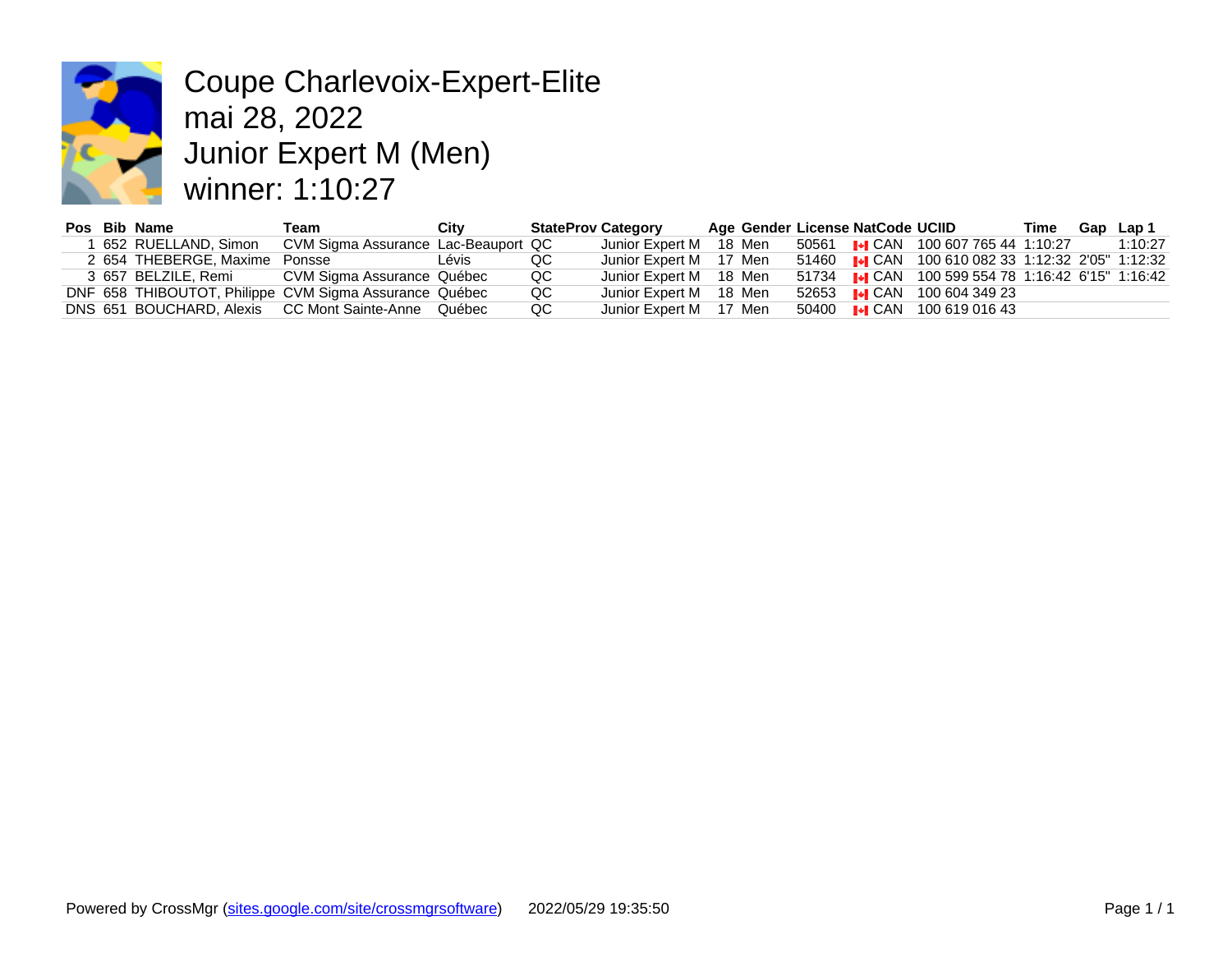

#### Coupe Charlevoix-Expert-Elite mai 28, 2022 U17 H (Men) winner: 54:06

|  | Pos Bib Name                                      | Team                             | City                           |    |       | StateProv Category Age Gender License NatCode UCI |             |                                   |     |
|--|---------------------------------------------------|----------------------------------|--------------------------------|----|-------|---------------------------------------------------|-------------|-----------------------------------|-----|
|  | 653 LAFLAMME, Jeremy                              | Ponsse                           | Québec                         | QC | U17 H | 16 Men                                            | 50603       | $\mathsf{L}\bullet\mathsf{L}$ CAN | 100 |
|  | 2 666 DUVAL, Mathis                               | CVM Sigma Assurance Québec       |                                | QC | U17 H | 16 Men                                            | 50510       | $\vdash$ CAN                      | 100 |
|  | 3 668 NADEAU, Louis                               | Mathieu Performance              | Lévis                          | QC | U17 H | 16 Men                                            | 53176       | $\vdash$ CAN                      | 100 |
|  | 4 659 GRANDMONT, Tristan                          | CC Mont Sainte-Anne              | Beaupré                        | QC | U17 H | 16 Men                                            | 52965       | $\vdash$ CAN                      | 100 |
|  | 5 663 OLIVIER, Thierry                            | CC Mont Sainte-Anne              | Québec                         | QC | U17 H | 15 Men                                            | 53188       | $\mathsf{L}\mathsf{L}$ CAN        | 100 |
|  | 6 662 BEDARD, Felix                               | CVM Sigma Assurance Lac-Delage   |                                | QC | U17 H | 16 Men                                            | 53125       | $\vdash$ CAN                      | 100 |
|  | 7 667 PAQUET, Charles Edouard Mathieu Performance |                                  |                                |    | U17 H | 16 Men                                            | 52836       |                                   | 100 |
|  | 8 665 CANTIN, Louis Thomas                        | CVM Sigma Assurance Lac-Beauport |                                | QC | U17 H | 15 Men                                            | 53504       | $\vdash$ CAN                      | 100 |
|  | 9 664 DESCHAMPS, Yanis                            | CC Mont Sainte-Anne              | Saint-Ferreol-les-Neiges       | QC | U17 H | 15 Men                                            | <b>TEMP</b> | $\lVert \cdot \rVert$ CAN         |     |
|  | 10 661 LESSARD, Ismael                            | CC Mont Sainte-Anne              | Beaupré                        | QC | U17 H | 16 Men                                            | 53049       | $\mathsf{H}$ CAN                  | 100 |
|  | 11 655 HOUDE, Louis Thomas                        | CC Mont Sainte-Anne              | Saint-Augustin-de-Desmaures QC |    | U17 H | 16 Men                                            | 51492       | $\vdash$ CAN                      | 100 |
|  | 12 660 GRANDMONT, Robin                           | CC Mont Sainte-Anne              | Beaupré                        | QC | U17 H | 15 Men                                            | 52967       | $\vdash$ CAN                      | 100 |
|  | 13 671 BELAND, Thomas                             | CC Mont Sainte-Anne              | Saint-Ferreol-les-Neiges       | QC | U17 H | 15 Men                                            | 53135       | $\mathsf{I}^\bullet$ can          | 100 |
|  | 14 670 ROY, Xavier                                | CC Mont Sainte-Anne              | Saint-Ferreol-les-neiges       | QC | U17 H | 15 Men                                            | 53298       | $\vdash$ CAN                      | 100 |
|  | 15 669 SASSEVILLE, Elliot                         | CC Mont Sainte-Anne              | Lévis                          | QC | U17 H | 16 Men                                            | 53289       | $\mathsf{L}\mathsf{L}$ CAN        | 100 |
|  | DNS 656 RAYMOND, Albert                           | CC Mont Sainte-Anne              | Québec                         | QC | U17 H | 15 Men                                            | 51623       | $\vdash$ CAN                      | 100 |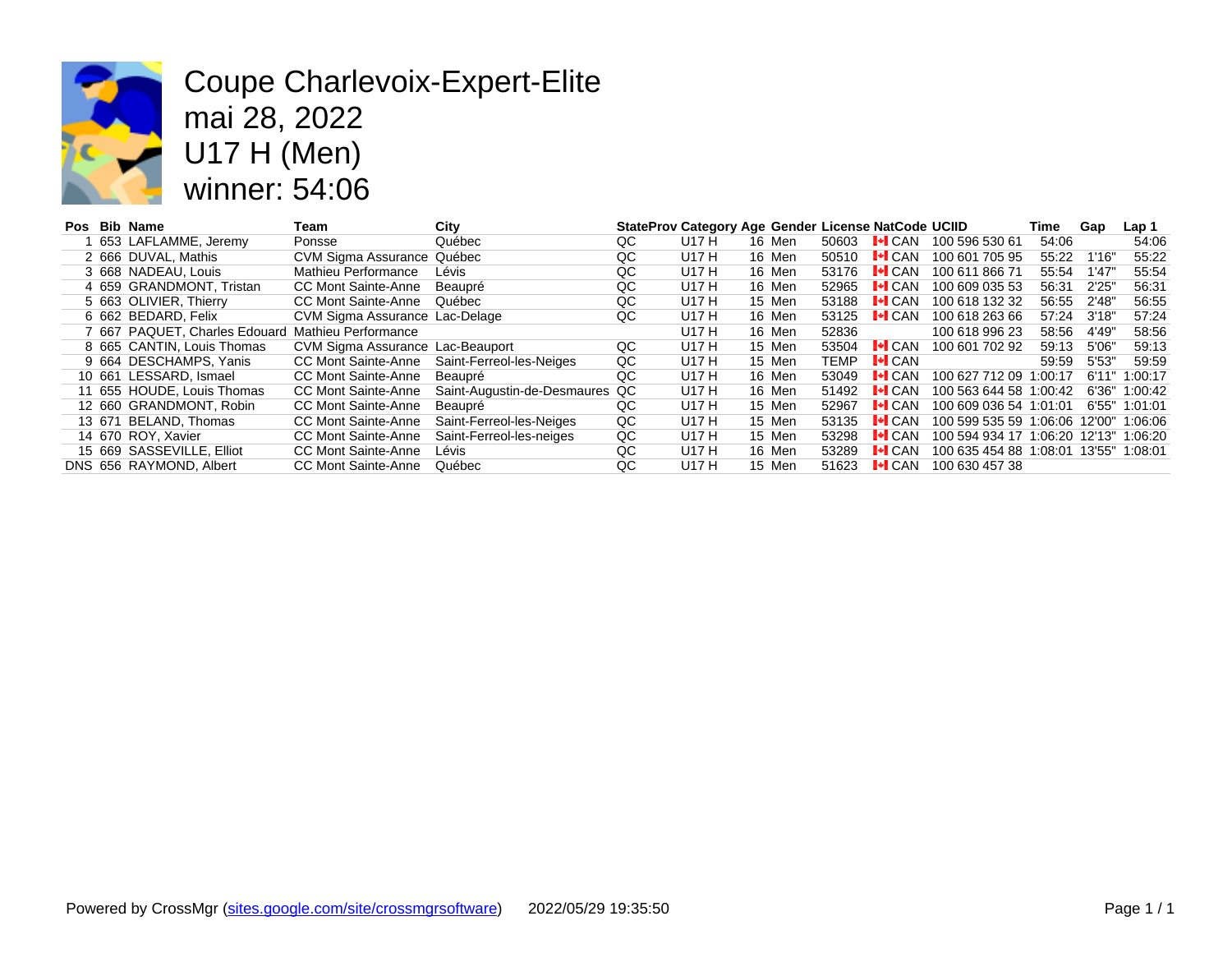

Coupe Charlevoix-Expert-Elite mai 28, 2022 Expert 19-34 H (Men) winner: 1:35:40

| Pos Bib | Name      | ⊺eam                          | City               |    | StateProv Category |     | Age Gender |       | License NatCode | UCIII            |
|---------|-----------|-------------------------------|--------------------|----|--------------------|-----|------------|-------|-----------------|------------------|
| 701     | TROTTIER. | , Jeremie CC Mont Sainte-Anne | Dolbeau-Mistassini | QC | Expert 19-34 H     | ว 4 | Men        | 52873 | I+I CAN         | 101 <sup>1</sup> |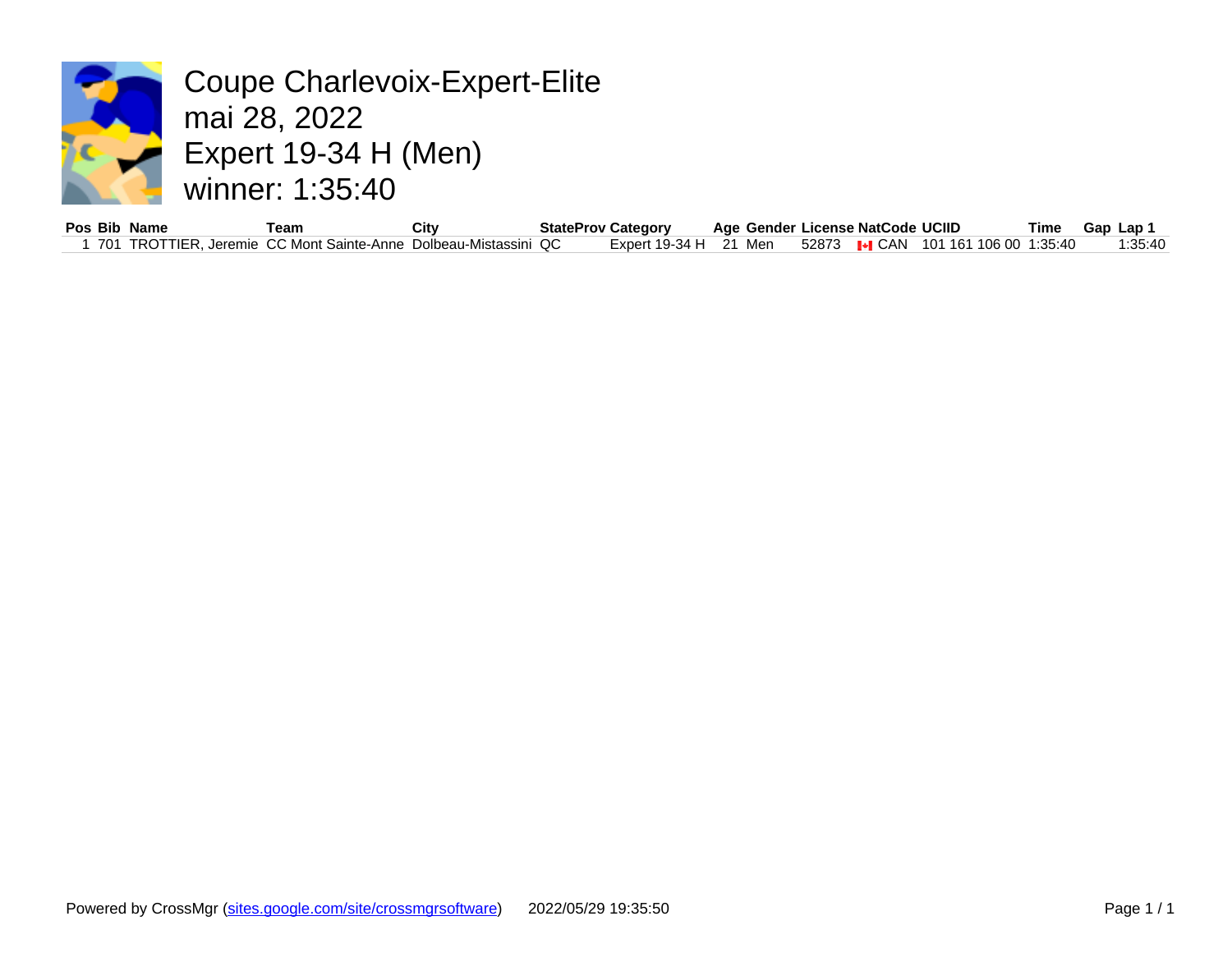

# Coupe Charlevoix-Expert-Elite mai 28, 2022 Expert 35-44 H (Men) winner: 1:15:14

| Pos Bib Name |                                                    | Team                   | City                        |    | <b>StateProv Category</b> |        |             | Age Gender License NatCode UC |     |
|--------------|----------------------------------------------------|------------------------|-----------------------------|----|---------------------------|--------|-------------|-------------------------------|-----|
|              | 734 RICCI, Gino                                    | <b>SAS Dalton Ford</b> | Québec                      | QC | Expert 35-44 H            | 42 Men |             | 53600 <b>I CAN</b> 100        |     |
|              | 2 733 BOUCHARD, Mathieu                            | CC Mont Sainte-Anne    | St-Laurent IO               | QC | Expert 35-44 H            | 44 Men |             | 52300 <b>I</b> ICAN 10        |     |
|              | 3 737 DUFOUR, Jean-Francois                        | Vélo Charlevoix        | Saint-Joseph-de-la-Rive     | QC | Expert $35-44$ H 39 Men   |        |             | 52103 <b>.</b> CAN 10         |     |
|              | 4 732 BEAUDET, Jean Philippe                       | Mathieu Performance    | Québec                      | QC | Expert 35-44 H            | 42 Men |             | 51234 <b>I.</b> CAN 100       |     |
|              | 5 736 LAPRISE, Simon                               | <b>SAS Dalton Ford</b> | Québec                      | QC | Expert 35-44 H            | 43 Men |             | 52569 <b>.</b> CAN            | 100 |
|              | 6 730 THERRIEN, Eric                               | <b>SAS Dalton Ford</b> | Québec                      | QC | Expert 35-44 H            | 44 Men | <b>TEMP</b> | $\vdash$ CAN                  | 100 |
|              | 7 738 MORISSETTE DION, Mathieu CVM Sigma Assurance |                        |                             |    | Expert $35-44$ H $37$ Men |        | 51507       |                               | 100 |
|              | 8 731 B. FAUCHER, Philippe                         | CC Mont Sainte-Anne    | Saint-Ferréol-Les-Neiges QC |    | Expert 35-44 H            | 36 Men | 7422        | $\blacksquare$ CAN            | 100 |
|              | 9 735 GOSSELIN, Remi                               | Independent            | Lac-Beauport                | QC | Expert 35-44 H            | 36 Men | 53448       | $\vdash$ CAN                  | 100 |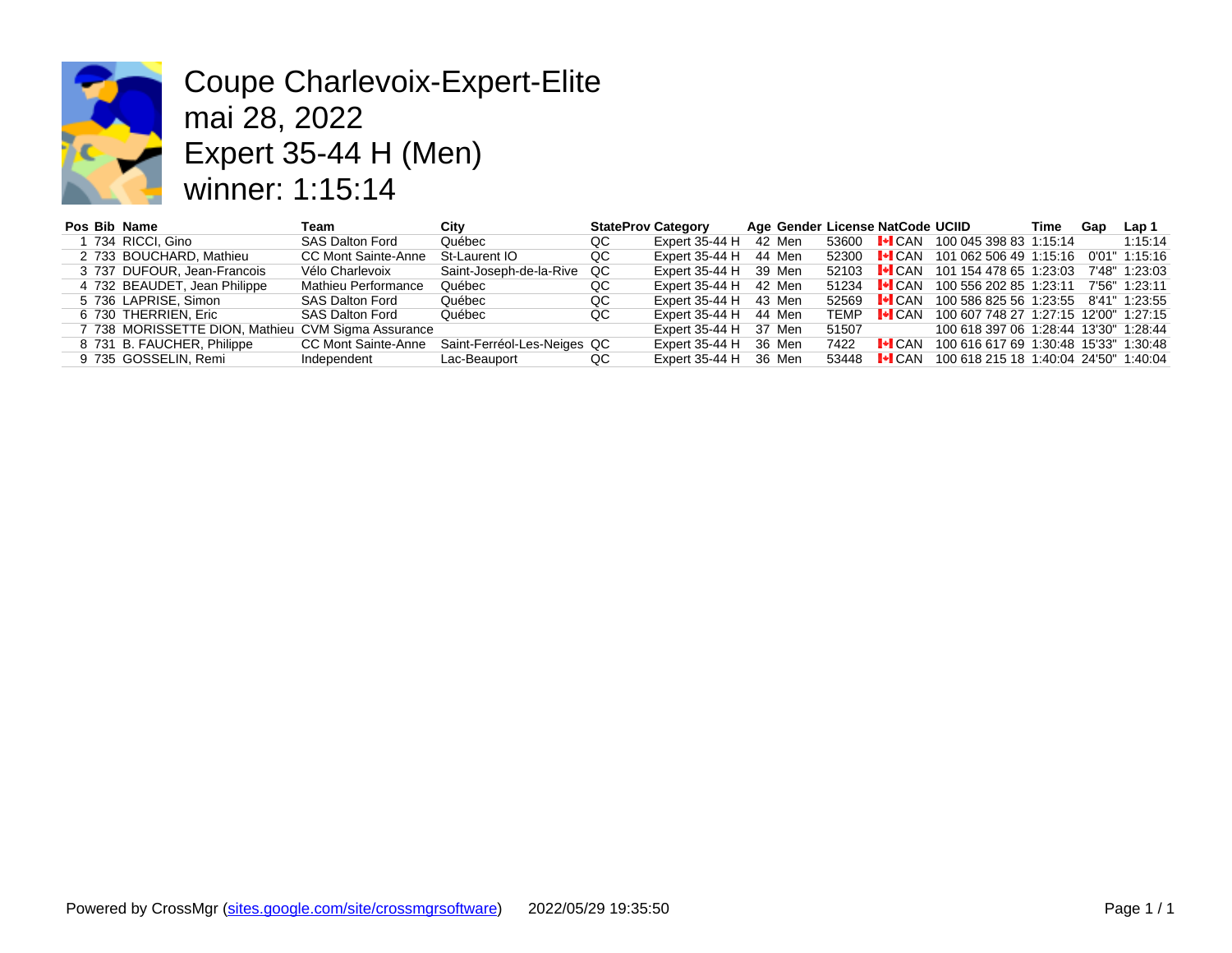

# Coupe Charlevoix-Expert-Elite mai 28, 2022 Expert 45+ H (Men) winner: 1:17:36

|  | Pos Bib Name                                          | Team                       | City                                               | <b>StateProv Category</b> |              |        |       | Age Gender License NatCode UCI |     |
|--|-------------------------------------------------------|----------------------------|----------------------------------------------------|---------------------------|--------------|--------|-------|--------------------------------|-----|
|  | 1 773 FLINDALL, Stephen                               | <b>SAS Dalton Ford</b>     | Québec                                             | QC                        | Expert 45+ H | 50 Men | 52374 | $\mathsf{L}\blacksquare$ CAN   | 100 |
|  | 2 778 SERLI, Luca                                     | Studio Vélo                | Boischatel                                         | QC                        | Expert 45+ H | 45 Men | TEMP  | $\lVert \cdot \rVert$ CAN      |     |
|  | 3 774 ROYER, Julien                                   | Mathieu Performance Québec |                                                    | QC                        | Expert 45+ H | 46 Men | 52612 | $\mathsf{L}\mathsf{L}$ can     | 100 |
|  | 4 777 GUERIN, Jean                                    | Independent                | Saint-Ferreol-les-Neiges                           | QC                        | Expert 45+ H | 58 Men | 53098 | $\vdash$ CAN                   | 100 |
|  | 5 775 GRANDMONT, Frederic CC Mont Sainte-Anne Beaupré |                            |                                                    | QC                        | Expert 45+ H | 47 Men | 53604 | $\lVert \cdot \rVert$ CAN      | 100 |
|  | 6 772 PICARD, Guillaume                               | Premier Tech               | La Durantave                                       | QC                        | Expert 45+ H | 45 Men | 50920 | $\lVert \cdot \rVert$ CAN      | 100 |
|  | 7 771 TREMBLAY, Jocelyn                               | Vo2 Blackburn              | Chicoutimi                                         | QC                        | Expert 45+ H | 47 Men | 50623 | $\lVert \cdot \rVert$ CAN      | 100 |
|  | 8 770 ETHIER, Pierre                                  |                            | CC Mont Sainte-Anne Saint-Ferreol-les-Neiges       | QC                        | Expert 45+ H | 73 Men | 50558 | $\lVert \cdot \rVert$ CAN      | 100 |
|  | DNF 776 GINGRAS, Mario                                |                            | Mathieu Performance Saint-Augustin-de-Desmaures QC |                           | Expert 45+ H | 55 Men | 51009 | $\blacksquare$ CAN             | 100 |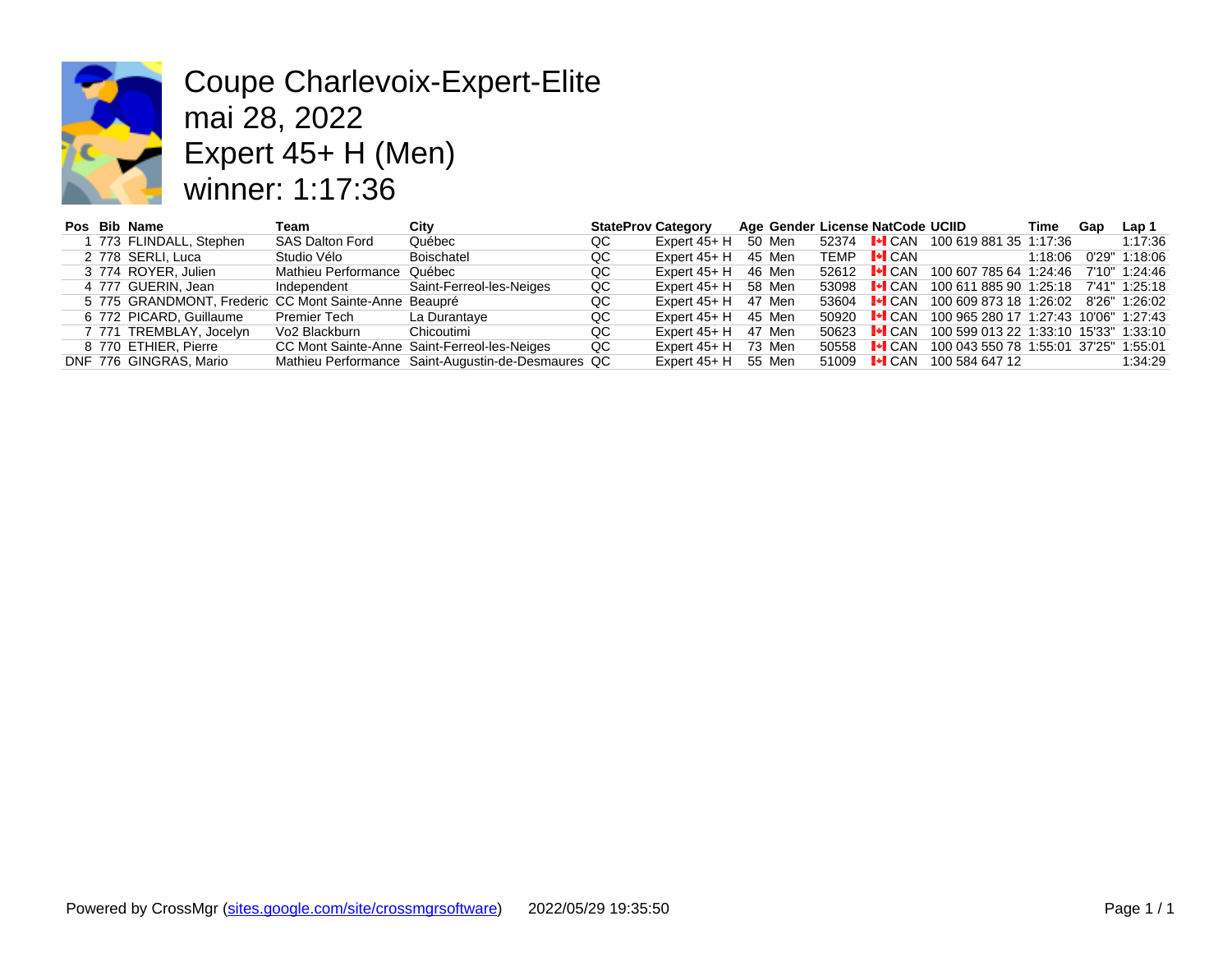

Coupe Charlevoix-Expert-Elite mai 28, 2022 Expert 19+ F (Women) winner: 1:06:52

| Pos Bib Name |                                              | Геаm                         | Citv      | <b>StateProv Category</b>                                |               | Age Gender License NatCode UCIID    |         |
|--------------|----------------------------------------------|------------------------------|-----------|----------------------------------------------------------|---------------|-------------------------------------|---------|
|              | 851 GAUTHIER, Anne Marie CC Mont Sainte-Anne |                              |           | Expert 19+ F 39 Women TEMP                               |               |                                     | 100 811 |
|              | 2 850 PATRY. Caroline                        | SPECIALIZED QUEBEC Québec QC |           | Expert 19+ F $-54$ Women 53642 $\blacktriangleright$ CAN |               |                                     | 100 609 |
|              | 3 852 BE?GIN. Eloi?se                        | CC Mont Sainte-Anne          | Québec QC | Expert $19 + F$                                          | 44 Women TEMP | $\left\Vert \bullet\right\Vert$ CAN |         |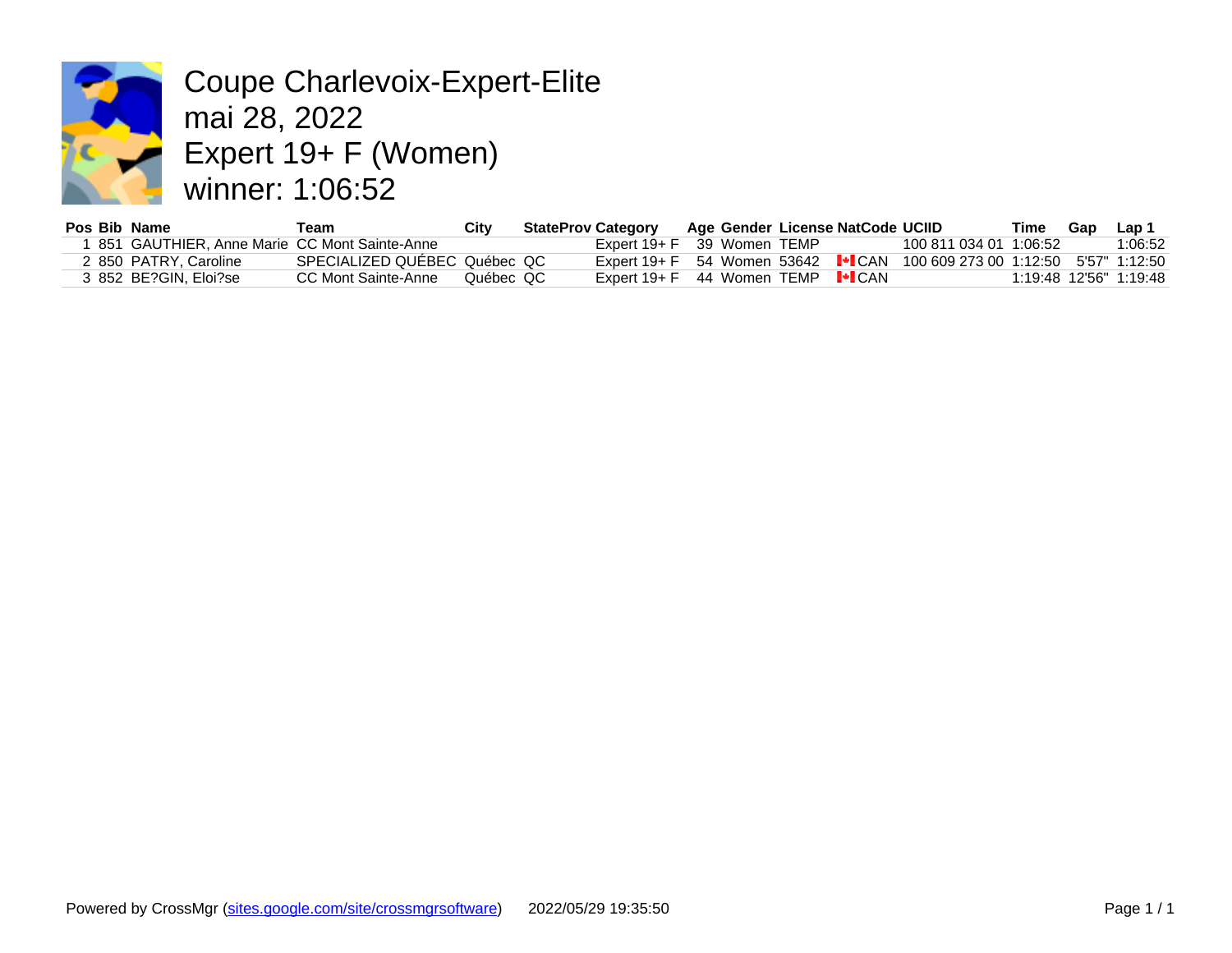

# Coupe Charlevoix-Expert-Elite mai 28, 2022 Elite F (Women) winner: 59:28

| Pos Bib Name |                                       | Геаm                             | Citv                                            |     | StateProv Category Age Gender License NatCode UC |                |                               |     |
|--------------|---------------------------------------|----------------------------------|-------------------------------------------------|-----|--------------------------------------------------|----------------|-------------------------------|-----|
|              | 1 830 VERMETTE, Roxane                | Stimulus Orbea                   | Saint-Ferreol-les-Neiges QC                     |     | Elite F                                          | 22 Women TEMP  | $\vdash$ CAN                  |     |
|              | 2 831 THEBERGE, Marianne              | Pivot Cycles - OTE               |                                                 |     | Elite F                                          | 22 Women 51450 |                               | 100 |
|              | 3 832 LAROSE GINGRAS, Juliette Ponsse |                                  | Lac-Beauport                                    | QC  | Elite F                                          | 20 Women 50978 | $\mathsf{L}\blacksquare$ CAN  | 100 |
|              | 4 833 BAILLARGEON, Samuelle           | CVM Sigma Assurance Lac-Beauport |                                                 | QC  | Elite F                                          | 20 Women 50827 | $\blacksquare$ CAN            | 100 |
|              | 5 829 BOUCHARD, Léa                   | Vo <sub>2</sub> Blackburn        | Alma                                            | QC. | Elite F                                          | 21 Women TEMP  | $\vdash$ CAN                  |     |
|              | 6 834 DROUIN, Lea                     |                                  | CVM Sigma Assurance Saint-Ferreol-les-Neiges QC |     | Elite F                                          | 19 Women 50051 | $\blacktriangleright$ CAN 100 |     |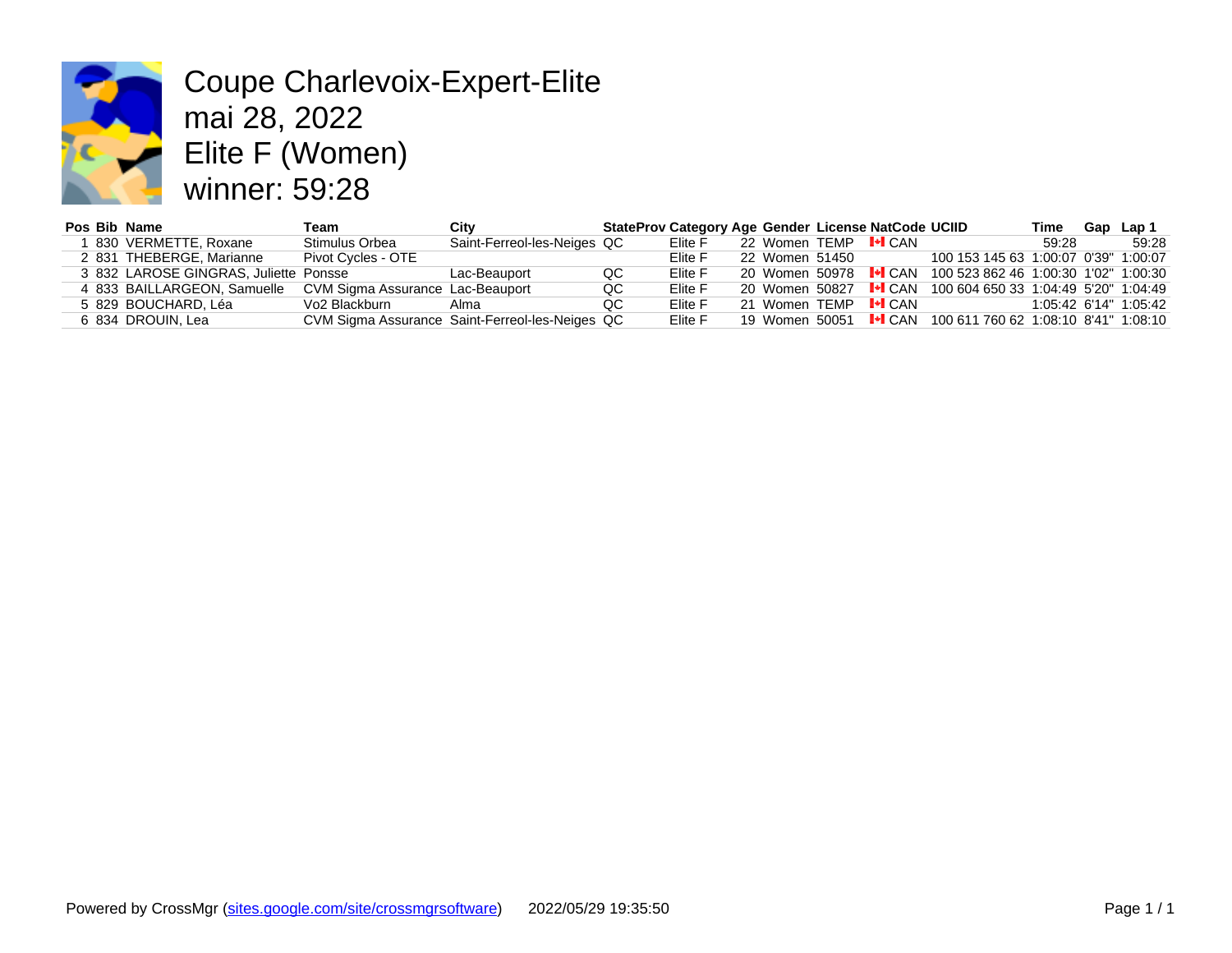

Coupe Charlevoix-Expert-Elite mai 28, 2022 Junior Expert F (Women) winner: 1:01:39

| Pos Bib Name |                                            | ⊺eam                | City                                            |    | <b>StateProv Category</b>                           |  | Age Gender License NatCode UCII |       |
|--------------|--------------------------------------------|---------------------|-------------------------------------------------|----|-----------------------------------------------------|--|---------------------------------|-------|
|              | 691 GRANDMONT, Ophelie CC Mont Sainte-Anne |                     | Beaupré                                         | QC | Junior Expert F 18 Women 52968 <sup>I•I</sup> CAN   |  |                                 | 100   |
|              | 2 693 DROUIN. Anabelle                     |                     | CVM Sigma Assurance Saint-Ferreol-les-Neiges QC |    | Junior Expert F 17 Women 52472 I <sup>⊌</sup> I CAN |  |                                 | 100 I |
|              | 3 694 ROYER. Laurane                       | Mathieu Performance | Québec                                          |    | Junior Expert F 17 Women 52243 I CAN                |  |                                 | 100 L |